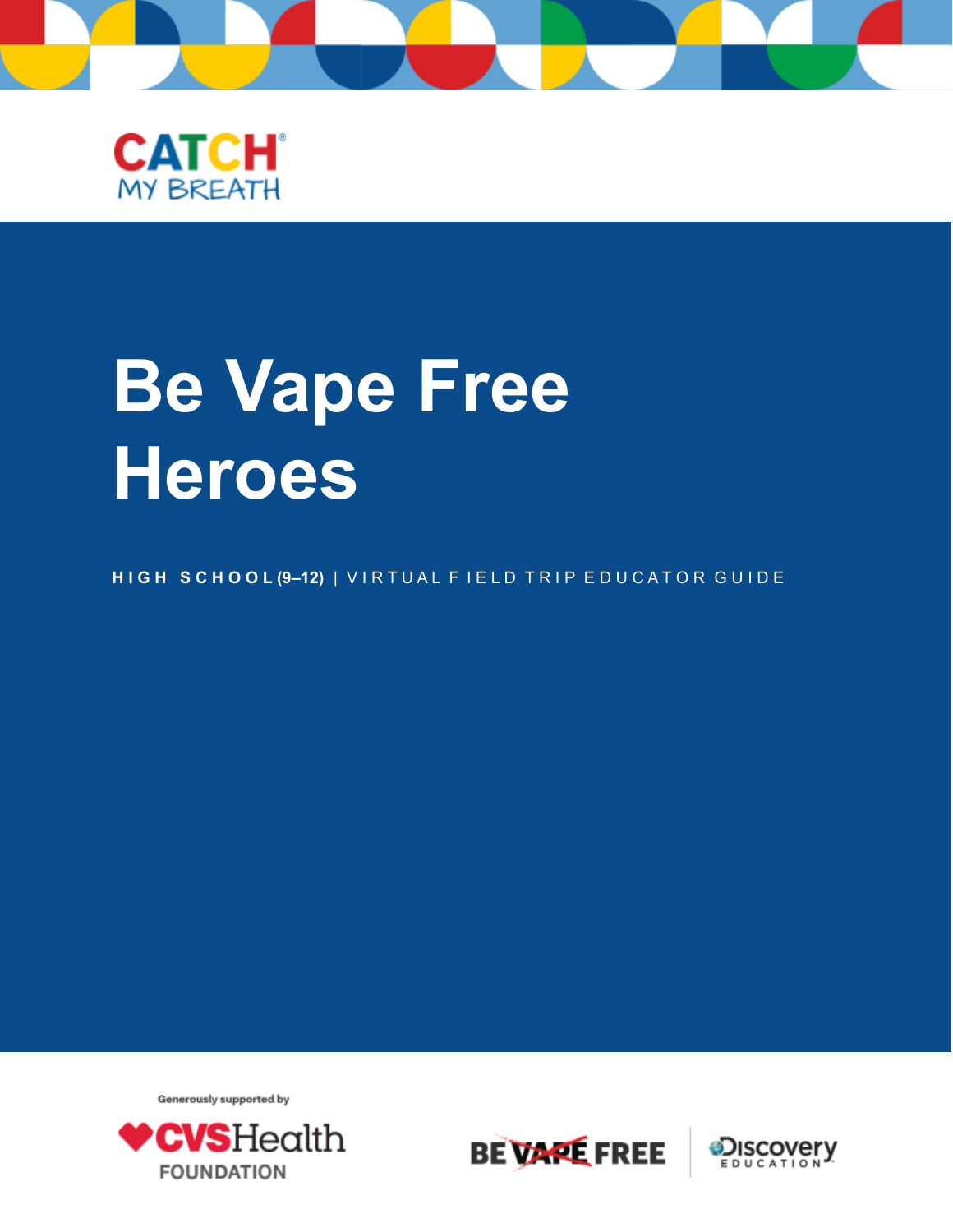

#### **Overview**

Join us with your students for this important virtual field trip as we meet teens across the country who are taking a stand against vaping. During the trip, a diverse group of teen influencers will share personal and compelling stories of how they stood up against vaping with their friends, in their schools, and within their communities. Each teen-to-teen account will also be reinforced with content from experts in the field.

The pre-field trip activity contained in this educator guide has been designed to introduce students to the influencers in their own lives before they hear from several others during the virtual field trip. The post-field trip activities will encourage teens to dive deeper into influencing those around them and to consider the information that is most influential on their own personal health decisions.

# **Objectives**

Students will:

- **Reflect** on the effect of influencers on their decisions.
- Analyze the positive and negative impact of outside influences.
- **Evaluate** and present vaping facts in order to resonate with a target audience.
- **Identify** and **understand** the kinds of information that influence their personal health decisions.

#### **Materials**

- **My Influencers Capture Sheet**
- **Vaping Fact Sheet**
- **Influencing Others Capture Sheet**
- **Influencing Me Capture Sheet**

#### **Vocabulary**

- **Aerosol:** The tiny particles or droplets that are inhaled and exhaled by an e-cigarette user after the flavored e-liquid is heated.
- **Electronic cigarette:** A battery-powered device that heats an e-liquid to make an aerosol that is inhaled. It may also be called an e-cigarette, vape, or electronic nicotine delivery system (ENDS).
- **E-juice:** Slang term for the liquid in an e-cigarette; more often than not, it includes nicotine and chemicals for flavoring.
- **Influencer:** A person or group that has the power to inspire, change, or affect the actions of others.
- **Law:** A system of rules created and enforced by government agencies.
- **Nicotine:** A highly addictive drug found in tobacco leaves, cigars, cigarettes, and nearly all e-liquids. Once someone is addicted to nicotine, it can be very difficult for that person to stop using it.
- **Vaping:** Slang term for inhaling the aerosolized chemicals created through the heating of e-liquid in an e-cigarette.

# **Pre-Activity**

Before your students begin the virtual field trip, discuss the topic of influencers. While the word may immediately prompt students to think of social media, explain that there are many

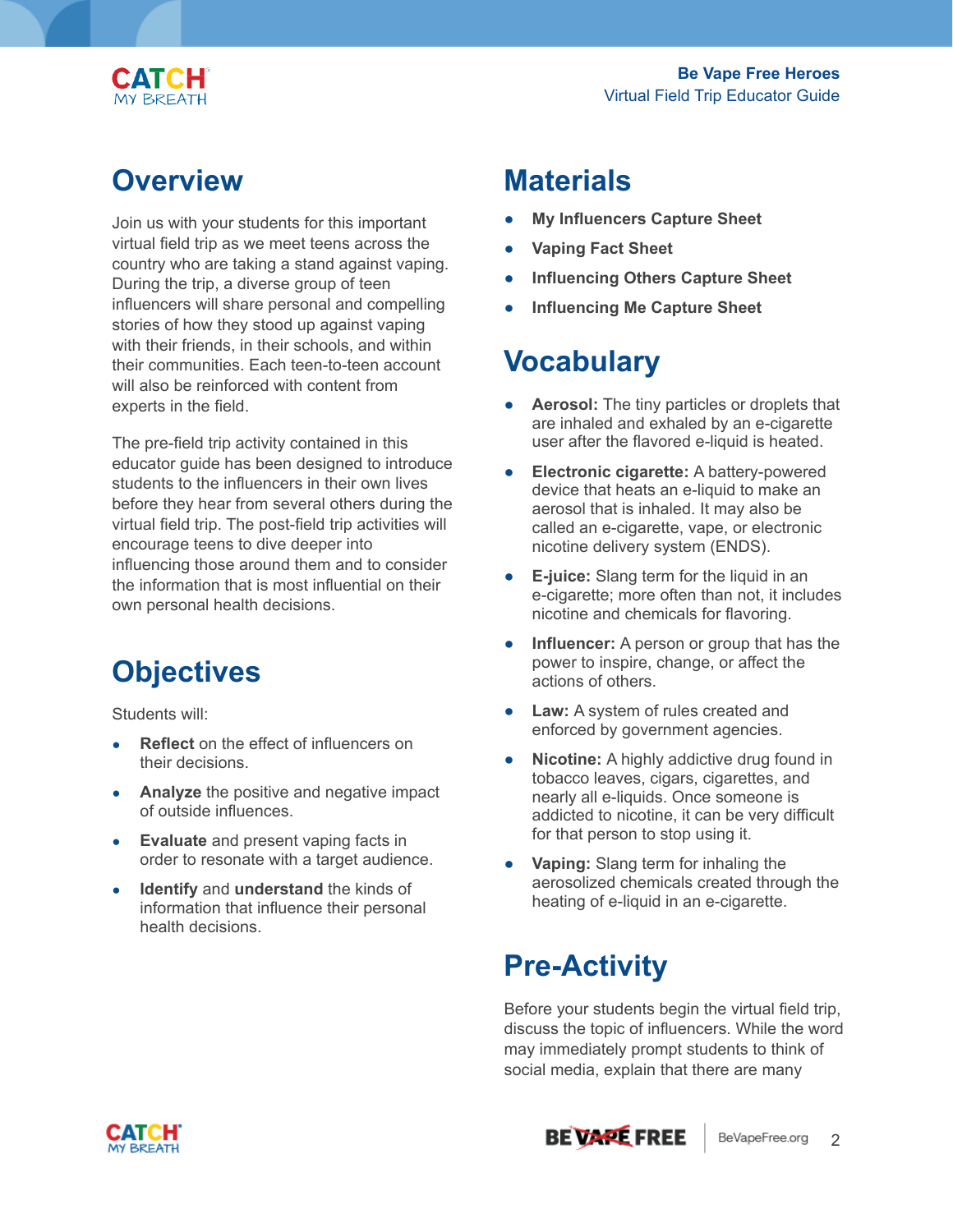

different people and groups online *and* offline who have the power to affect the decisions of others.

Set a timer for two minutes and challenge the class to brainstorm influencers who affect their own decisions. Keep a list on the board as they share ideas. (Be sure that parents, family members, and peers all make the list.)

Distribute one **My Influencers Capture Sheet** to each student. Review the directions provided and encourage students to independently complete the capture sheet, using the ideas on the board to help them get started.

## **Post-Activities**

#### **Activity 1: Influencing Others**

People are influenced in different ways. In this activity, students will apply what they learned from the virtual field trip as they consider how to use their own influence to encourage a target audience not to vape.

First give students a moment to review the information listed on the **Vaping Fact Sheet**. Then distribute the **Influencing Others** capture sheet. This handout will guide student pairs as they select a target audience to influence, identify key vaping facts that could resonate with this audience, and brainstorm ideas on how to transmit their message effectively.

Have the students share their work in small groups, comparing and contrasting their messages and discussing why people are influenced in different ways.

#### **Activity 2: Influencing Me**

Information is now more readily available than ever before. As constant receivers of this information, students need to recognize and identify the kinds of information that influence them most.

Share the **Influencing Me Capture Sheet** with students and review the background section and directions together. Then give students time to complete both pages of the Capture Sheet independently as they consider and explore how different kinds of information affect them in different ways. After using the internet to find concrete examples of information about vaping, they will select and recreate one piece of information that affects their decision to stay vape-free. Suggested resources are noted on the **Influencing Me Capture Sheet**.

Have students share these examples by participating in a gallery walk and reflecting on the information that most influences their peers.

# **Additional Resources**

These resources are a good place to start to help teens who want to stop vaping.

- Web resource: [teen.smokefree.gov/quit-vaping](http://teen.smokefree.gov/quit-vapin)—includes personalized Quit Plan, how to deal with vape cravings and more.
- Texting resources: Text DITCHVAPE to 88709 or visit [truthinitiative.org/thisisquitting](http://truthinitiative.org/thisisquitting) to participate in a free and anonymous texting campaign.
- Phone, text, and/or online support: Register at [mylifemyquit.com/My-Quit/Enroll\\_Now](http://mylifemyquit.com/My-Quit/Enroll_Now) for free one-on-one support.



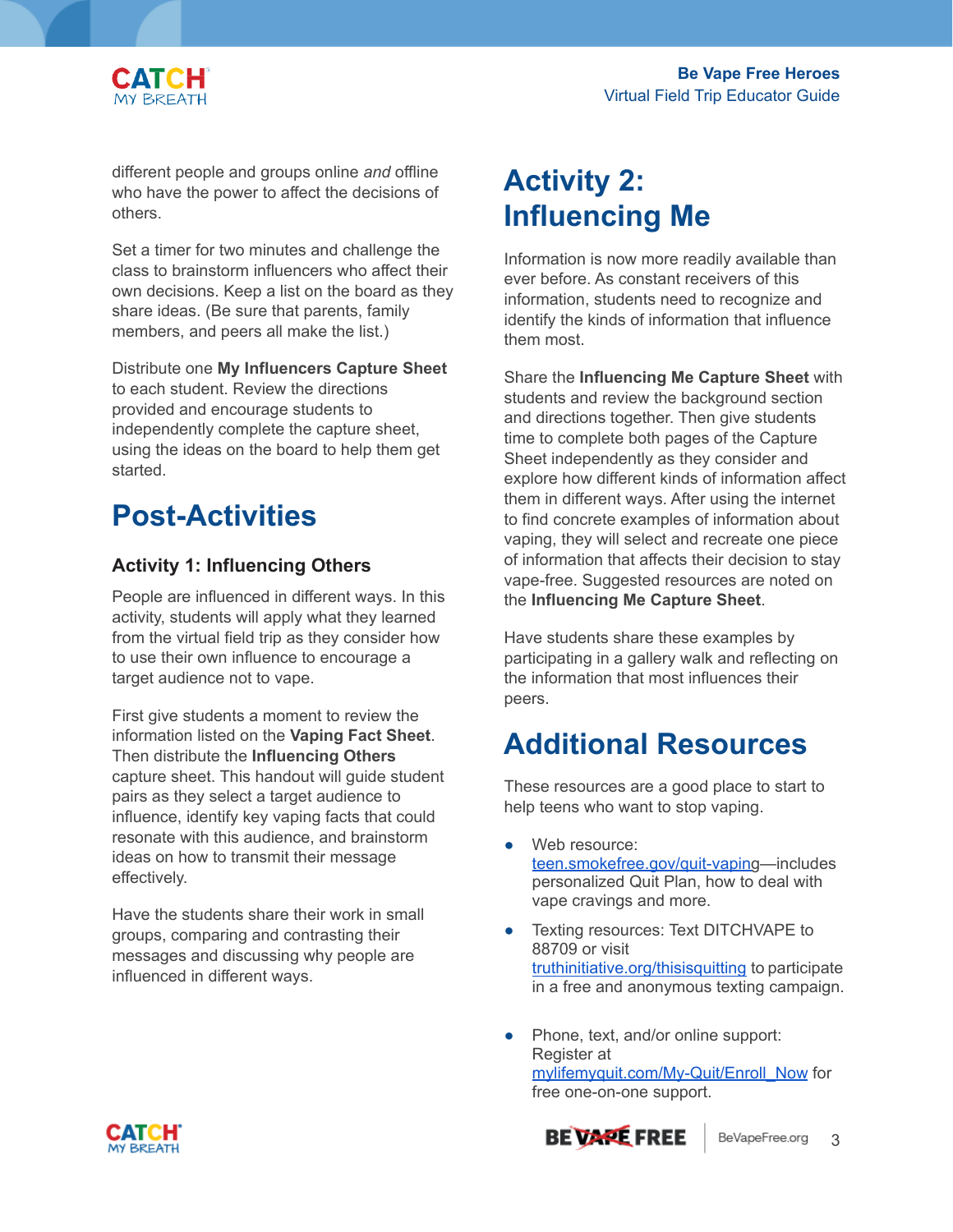

#### **Standards**

National Health Education Standards

- Standard 2: Students will analyze the influence of family, peers, culture, media, technology, and other factors on health behaviors.
	- 2.12.1: Analyze how the family influences the health of individuals.
	- 2.12.3: Analyze how peers influence healthy and unhealthy behaviors.
	- 2.12.4: Evaluate how the school and community can affect personal health practice and behaviors.
	- 2.12.5: Evaluate the effect of media on personal and family health.
	- 2.12.8: Analyze the influence of personal values and beliefs on individual health practices and behaviors.

Common Core English Language Arts **Standards** 

- Speaking and Listening:
	- CCSS.ELA-LITERACY.CCRA.SL.2: Integrate and evaluate information presented in diverse media and formats, including visually, quantitatively, and orally.
- Reading:
	- CCSS.ELA-LITERACY.CCRA.R.1: Read closely to determine what the text says explicitly and to make logical inferences from it; cite specific textual evidence when writing or speaking to support conclusions drawn from the text.

C3 Framework for Social Studies State **Standards** 

- Dimension 4
	- Communicating Conclusions
		- D4.3.9-12. Present adaptations of arguments and explanations that feature evocative ideas and perspectives on issues and topics to reach a range of audiences and venues outside the classroom using print and oral technologies (e.g., posters, essays, letters, debates, speeches, reports, and maps) and digital technologies (e.g., internet, social media, and digital documentary).
	- Taking Informed Action
		- D4.7.9-12. Assess options for individual and collective action to address local, regional, and global problems by engaging in self-reflection, strategy identification, and complex causal reasoning.

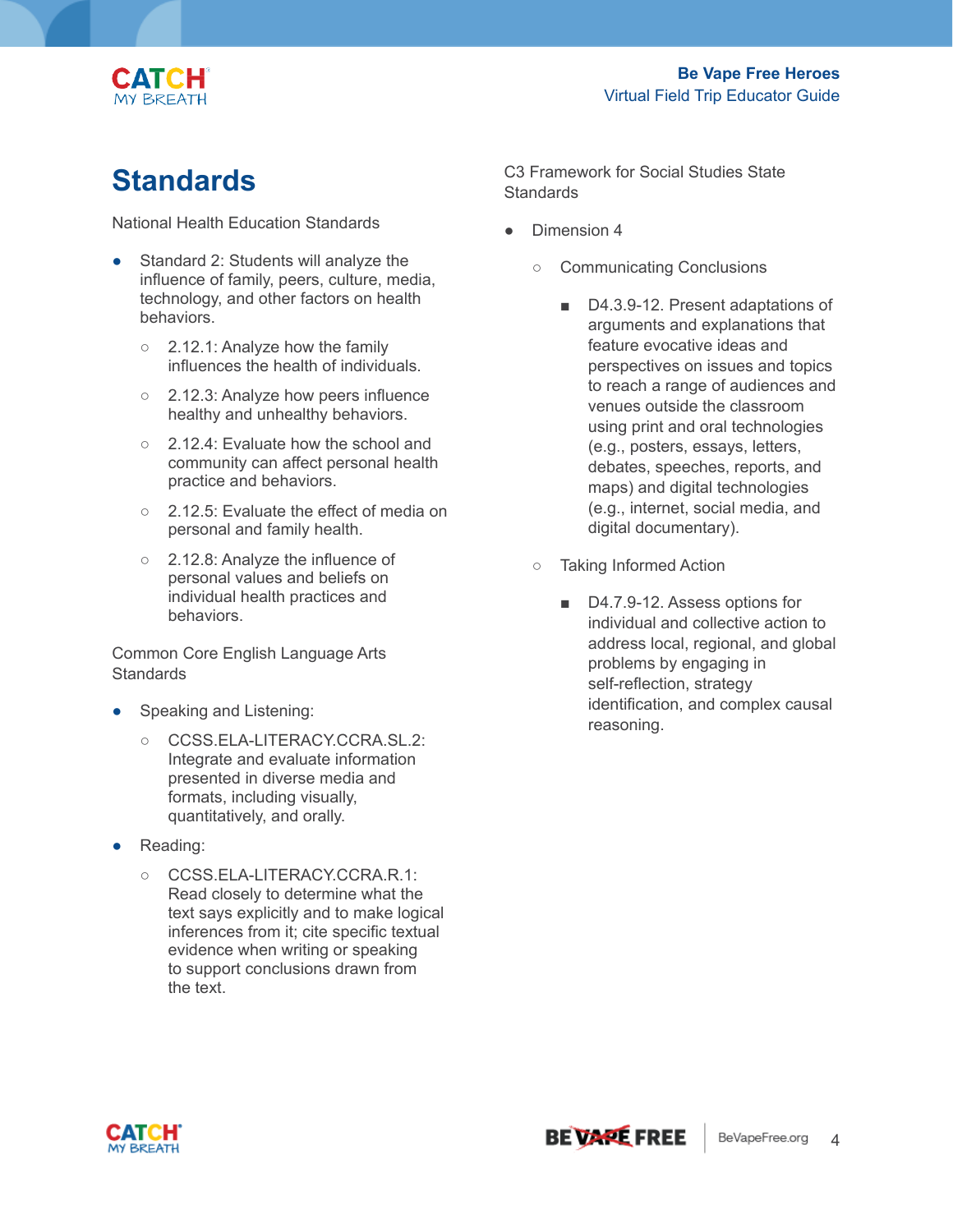## **My Influencers Capture Sheet**

**Directions:** Even though you are your own person, you are affected by influences throughout society in both positive and negative ways. Consult the list you brainstormed as a class as you determine the top five influencers in your own life. Then use the space provided in the circles to reflect on the positive and/or negative effects of each one. It's OK to leave some sections blank!

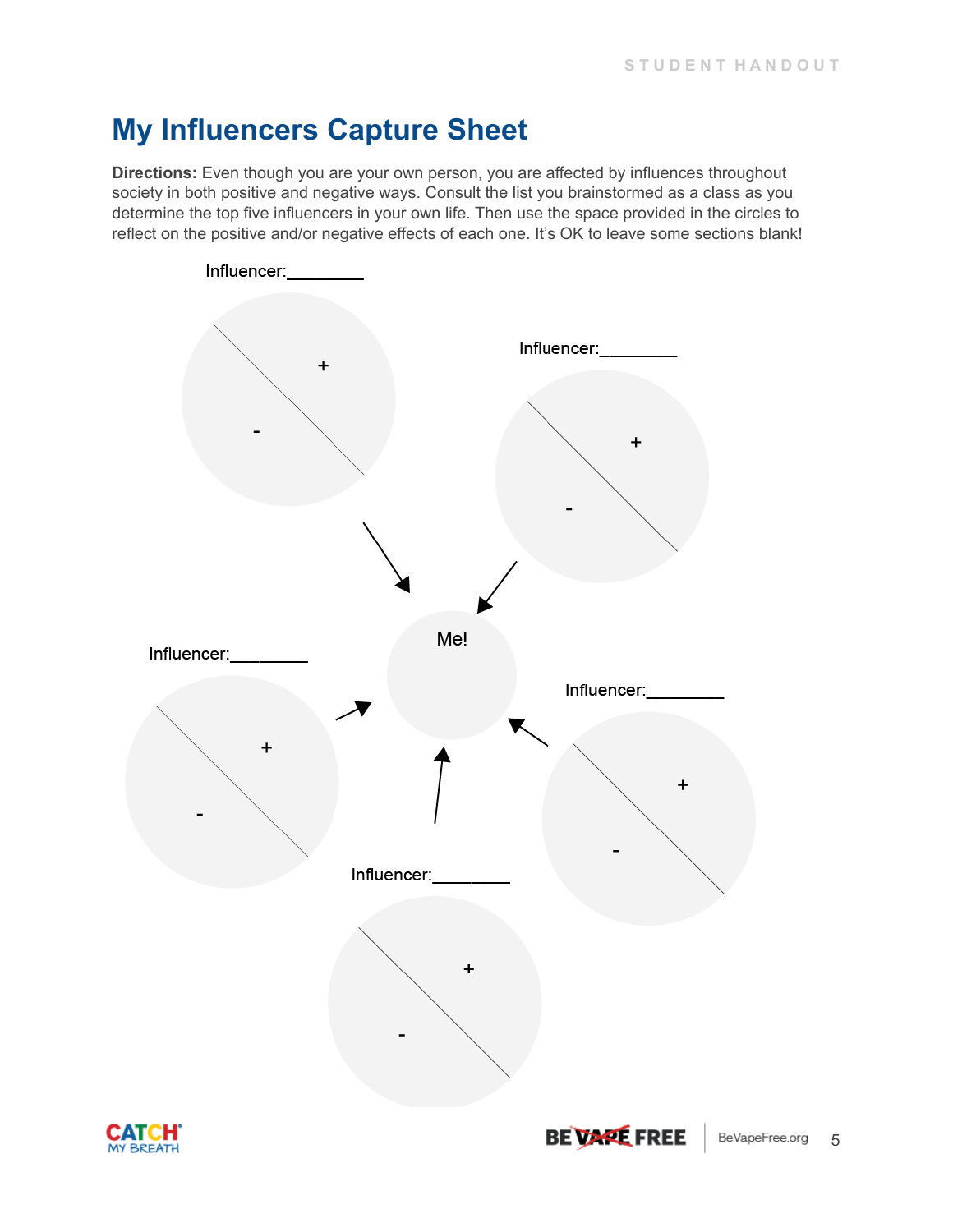# **Vaping Fact Sheet**

#### **Use**

- In the 2021 National Youth Tobacco Survey, more than 2 million middle and high school students reported current e-cigarette use.
- Almost 85% of teens who have ever used a tobacco product say they started with a flavored product.

#### **Ingredients**

- E-cigarette aerosol contains a toxic mix of chemicals, including the following:
- Nicotine, which is a highly addictive substance found in the tobacco plant. Nicotine is in cigarettes and almost all e-cigarettes. Using nicotine harms teen brain development.
- Formaldehyde, which is a chemical used in manufacturing building materials, as a preservative for dead bodies, and in some strong adhesives (glues). Short-term exposure can cause watery eyes, coughing, nausea, and skin irritation. It is also a known carcinogen, which means it can cause cancer.
- Propylene Glycol, which is found in packaged food products and has been proven safe to eat but not to inhale. It is also a chemical in e-cigarette e-liquid that mixes well with nicotine and flavor chemicals to make the smoke-like aerosol when heated.
- Many different flavor chemicals, which were created to be added to food. The companies that manufacture these flavor chemicals do not recommend inhaling them into the lungs.

#### **Effects**

- Use of e-cigarettes and exposure to nicotine has many negative effects, including the following:
- numerous physical and mental health problems affecting organs throughout the body
- long-term consequences to brain functioning, mental health, and physical health
- increased risk for future addiction to other drugs

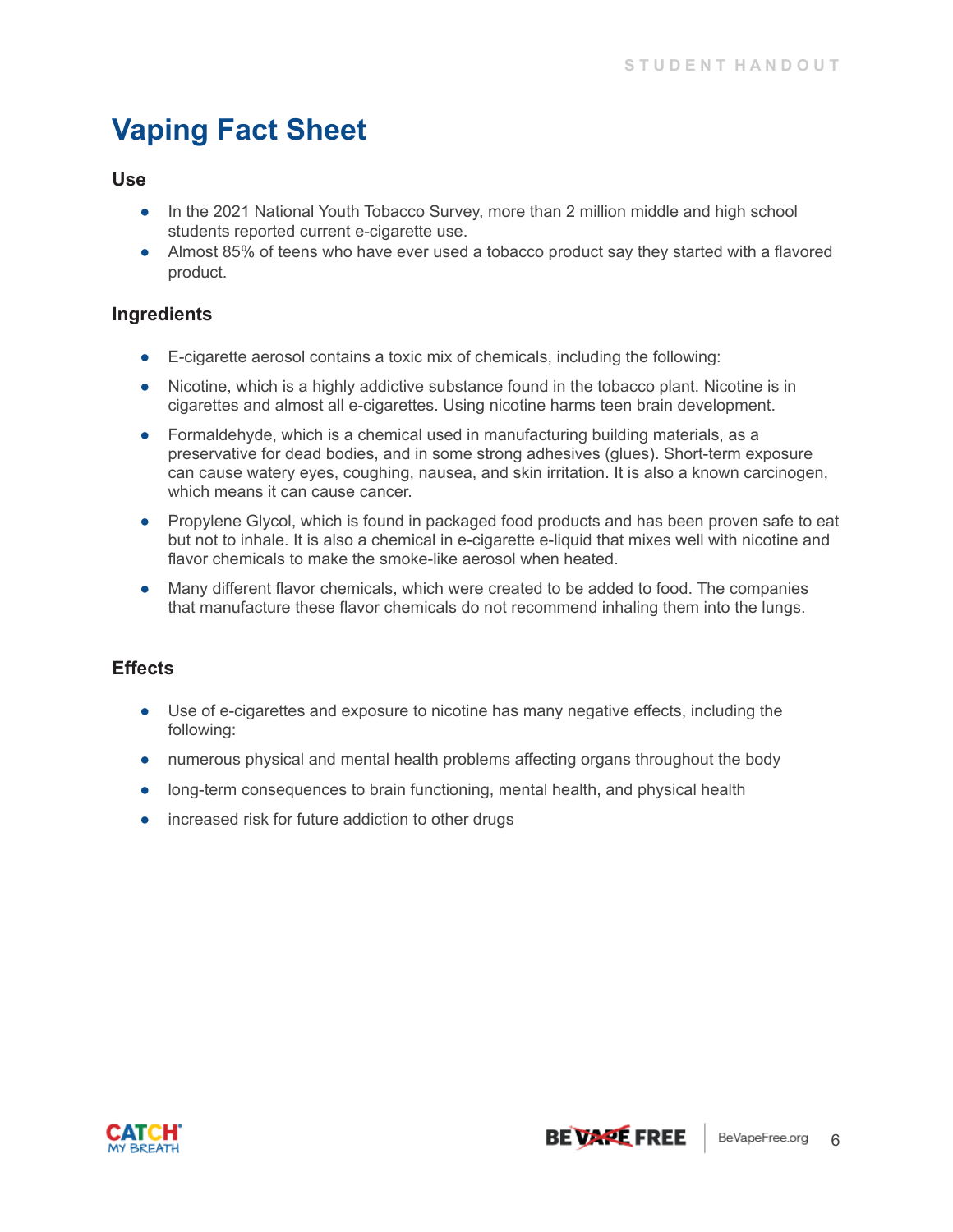## **Influencing Others Capture Sheet**

**Directions:** You have learned about how some teens are positively influencing others to stop vaping. You have the power to impact others, too! Follow the steps below to reach others with your own influence.

- 1. Choose one of the audiences below to influence:
	- younger students
	- your peers
	- other community members, specifically: <u>\_\_\_\_\_\_\_\_\_\_\_\_\_\_\_\_\_\_\_\_\_\_\_\_\_\_\_\_</u>
- 2. Think about what you know about teens in this general group. What adjectives would you use to describe them? What do they care about? What do they like and dislike? Jot your ideas here.
- 3. Review the Vaping Fact Sheet. What facts are most likely to impact teens in this group and persuade them not to vape? Record at least two facts and your reasoning for choosing these facts below.

| Why would this fact affect this group? |
|----------------------------------------|
|                                        |
|                                        |
|                                        |
|                                        |
|                                        |

4. Brainstorm: Using the facts above *and* what you know about this group, what steps could you take to influence this group to be vape-free?

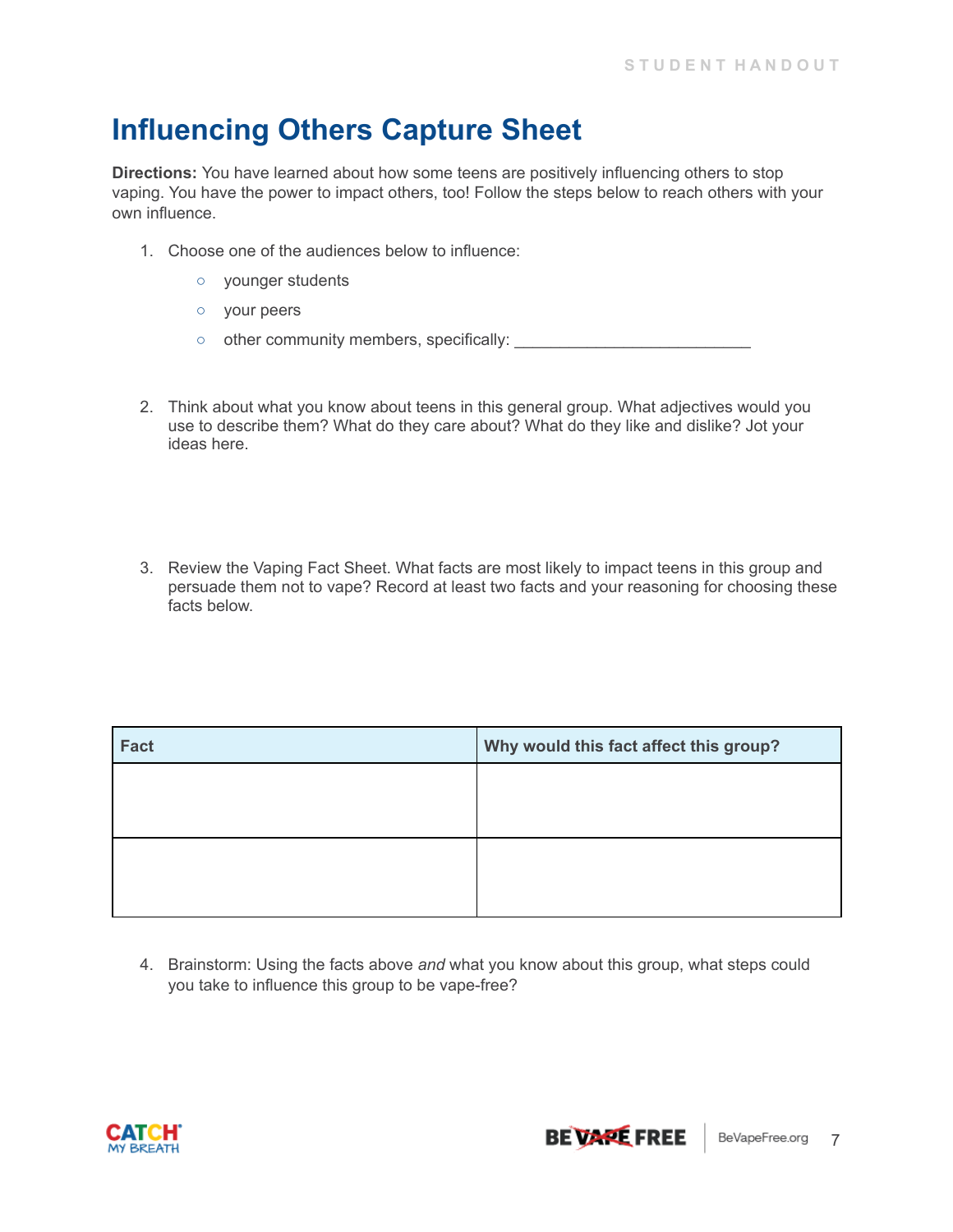## **Influencing Me Capture Sheet**

**Background:** You've heard from teens who are influencing the world around them, you've considered how you can best influence others, and you've even thought about who influences you.

But have you ever thought about *what* influences you? In other words, what type of information makes you stop, think, take a second look, and maybe even reconsider your actions?

Some people, for instance, are influenced by laws and public policy. Others are influenced by testimonials or speeches. And some are influenced by facts, statistics, articles, famous quotes, artwork, advertising, social media, or a combination of these things!

**Directions:** Follow the steps below as you consider the information that most influences YOU!

#### **Step 1**

When it comes to making the decision to *not* vape, what information do you think could influence you most? Check between one and three ideas:

| Laws and public policy      |
|-----------------------------|
| Testimonials or speeches    |
| <b>Facts and statistics</b> |
| Articles                    |
| Quotations                  |
| Photographs or artwork      |
| Advertising                 |
| Social media                |
| Other:                      |
| Other: will                 |
|                             |

#### **Step 2**

Use the internet to search for actual examples (e.g., vaping articles, facts, and laws) of what you checked above. Continue researching until you find something that truly resonates and makes you think: "This is why I choose—and will continue to choose—to stay vape-free."

Suggested online resources: [https://www.cdc.gov/tobacco/basic\\_information/e-cigarettes/about-e-cigarettes.html](https://www.cdc.gov/tobacco/basic_information/e-cigarettes/about-e-cigarettes.html) <https://teen.smokefree.gov/quit-vaping> <https://www.cdc.gov/statesystem/factsheets/ecigarette/ECigarette.html> [https://www.cdc.gov/tobacco/basic\\_information/e-cigarettes/Quick-Facts-on-the-Risks-of-E-cigarette](https://www.cdc.gov/tobacco/basic_information/e-cigarettes/Quick-Facts-on-the-Risks-of-E-cigarettes-for-Kids-Teens-and-Young-Adults.html) [s-for-Kids-Teens-and-Young-Adults.html](https://www.cdc.gov/tobacco/basic_information/e-cigarettes/Quick-Facts-on-the-Risks-of-E-cigarettes-for-Kids-Teens-and-Young-Adults.html)